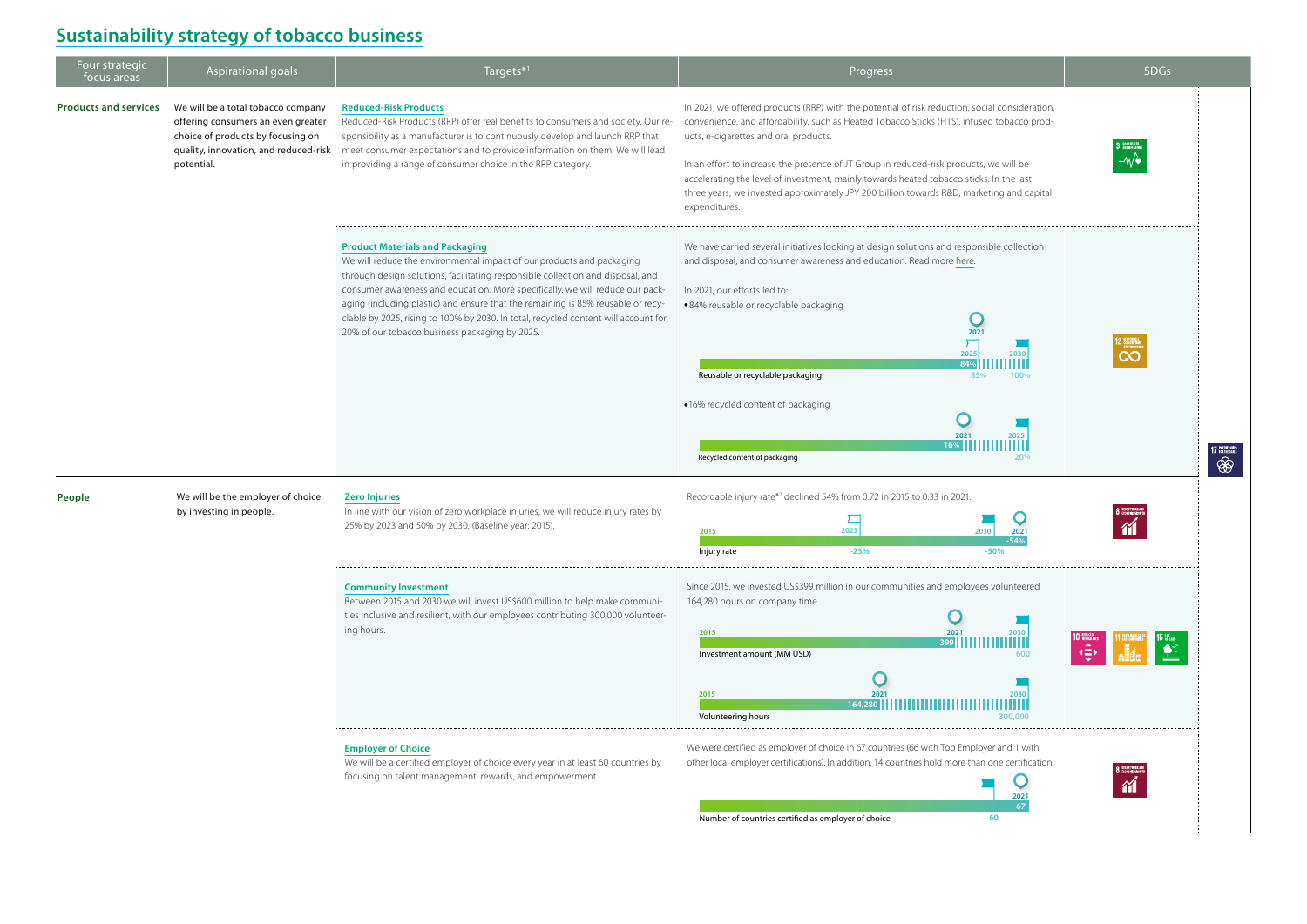| Four strategic<br>focus areas | Aspirational goals                                                                                                                | Targets* <sup>1</sup>                                                                                                                                                             | Progress                                                                                                                                                                                                                                                                                                                                                                                                                                                                                                                                                                                                                                                                   | <b>SDGs</b> |
|-------------------------------|-----------------------------------------------------------------------------------------------------------------------------------|-----------------------------------------------------------------------------------------------------------------------------------------------------------------------------------|----------------------------------------------------------------------------------------------------------------------------------------------------------------------------------------------------------------------------------------------------------------------------------------------------------------------------------------------------------------------------------------------------------------------------------------------------------------------------------------------------------------------------------------------------------------------------------------------------------------------------------------------------------------------------|-------------|
| <b>Supply chain</b>           | We will reduce environmental and<br>social risks, and enable transparent<br>and responsible practices across our<br>supply chain. | <b>Greenhouse Gas Emissions</b><br>We will reduce greenhouse gas emissions from our own operations by 35% and<br>from our direct leaf supply chain by 40%, between 2015 and 2030. | Since 2015, we have reduced greenhouse gas emissions from our own operations by 27%,<br>while greenhouse gas emissions from our direct leaf supply chain increased by 9%*3 in 2021.<br>2015<br>2030<br>$-27%$<br>Greenhouse Gas emissions from our own operations<br>$-35%$<br>2021<br>2015<br>2030<br>$+9%$<br>Greenhouse Gas emissions from our direct leaf supply chain<br>$-40%$<br>Following announcement of JTG Net-Zero target in February 2022 "JT Group Environment<br>Plan 2030" and Tobacco Business Sustainability Strategy was updated. Read about the up-<br>dated GHG related targets on JTI.com.<br>Progress against new targets will be reported in 2023. |             |
|                               |                                                                                                                                   | <b>Water and Waste</b><br>We will reduce water withdrawal by 15% and waste by 20%, in relation to our<br>own operations, between 2015 and 2030.                                   | Since 2015, we have reduced water withdrawal by 16% and waste by 15%, in relations to our<br>own operation.<br>2030<br>2015<br>Water withdrawal<br>$-15%$<br>2021<br>2015<br>2030<br>$-15%$<br>Waste generation<br>$-20%$                                                                                                                                                                                                                                                                                                                                                                                                                                                  |             |
|                               |                                                                                                                                   | <b>Forestry</b><br>We will replace all wood from natural forests used in the tobacco curing process<br>of our directly contracted growers with renewable fuel sources by 2030.    | Based on our 2021 tree planting activities in Tanzania, Zambia and Brazil, we estimate that<br>we are on a path to achieve consolidated 81% renewable wood sourcing by 2028.<br>2015                                                                                                                                                                                                                                                                                                                                                                                                                                                                                       |             |



## **[Sustainability strategy of tobacco business](https://www.jt.com/sustainability/tobacco/index.html)**

Renewable fuel for tobacco curing **100%**